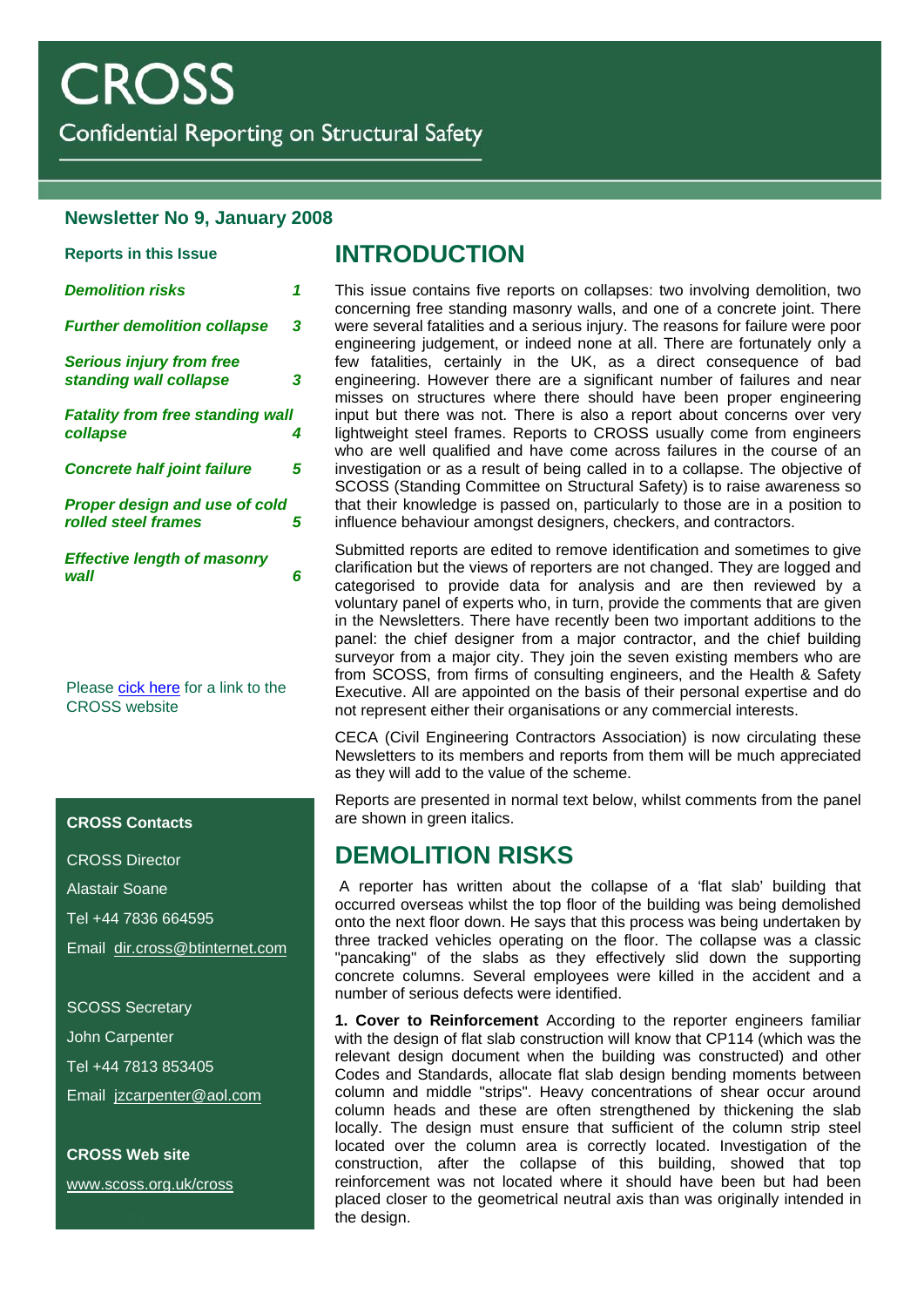#### **NEWS**

#### **Consultation on the Future of Building Control**

Communities and Local Government are soon to publish a consultation paper on the Future of Building Control. There will be a 3 month period for consultation and architects, builders, engineers, surveyors, and others in the construction industry are encouraged to participate. It is intended that there will be a major review of many aspects of Building Control and responses to the consultation will help to shape the nature and extent of these. Publication will be on [http://www.communities.gov.uk](http://www.communities.gov.uk/planningandbuilding/) /planningandbuilding/ and responses can be made by individuals and organisations.

**2. Temporary Propping** To cater for the potential additional load of machines and debris, says the reporter, the three floors immediately below any floor that was being demolished were provided with temporary screw jack propping. The reporter says that it will be appreciated that it is extremely difficult to assess the contribution which such propping makes at any individual floor level, because each floor can deflect either during the propping operation and/or during the demolition stage. An individual floor may have substantially more or less load imposed upon it. A secondary consideration was that the props were designed to be tied at mid height position to add to their load carrying capacity and also to have some cross bracing. It was thought highly probable that no such intermediate tying was used, or, if it was, then only on an ad-hoc and casual basis. Essential cross bracing was thought to have been omitted.

**3. Loads and vibration from demolition machinery and from debris** The assessment of the building loads and the proposed temporary propping arrangement before demolition did not take into account the fact that heavy tracked vehicles not only imposed static loads, but dynamic loads. There was also no specified maximum height of demolition material which could be allowed to accumulate. Stock piling of broken concrete occurred to considerable heights and heavy machines ran onto and over these stockpiles. Demolition machinery was supposed to be restricted to machines of not greater than 20 tonnes. In fact, one machine was over 30 tonnes.

### **S** [/planningandbuilding/](http://www.communities.gov.uk/planningandbuilding/) **o, says the reporter, 'what do we learn from this?'**

- Never assume that because a building has been standing for 30 years that it must be OK!
- Never assume that a building has been constructed in accordance with the original drawings and specification.
- Temporary propping indeed any propping should commence from a firm, solid and static base unless the risks of not doing so are assessed.
- Machinery can result in both static and dynamic loading.
- There may be risks because nobody has explained to the operatives doing the job, why it should be done in a particular way.

*CROSS comments: This example clearly demonstrates the need to design for demolition with the same thoroughness as one would design for construction. It also illustrates the need (and requirement) to take an holistic look at the existing structure in order to eliminate all foreseeable hazards and reduce associated risks, so far as is reasonably practicable. The 'designer' i.e. the person specifying the demolition must be satisfied there is a safe way to demolish the structure, and provide adequate information for the contractor. The current state of the structure must be assessed allowing*  for deterioration, not the state of the structure as built. A contractor *undertaking such work must have the requisite competence and the requirements of CDM regulations apply. It appears that punching shear failure may have been involved, and there have been other examples of the failure of flat slab car parks and similar buildings. Shear failures often give no early indication of impending failure, so demolition, or indeed alteration, of flat slab structures demands care. (Report 096)*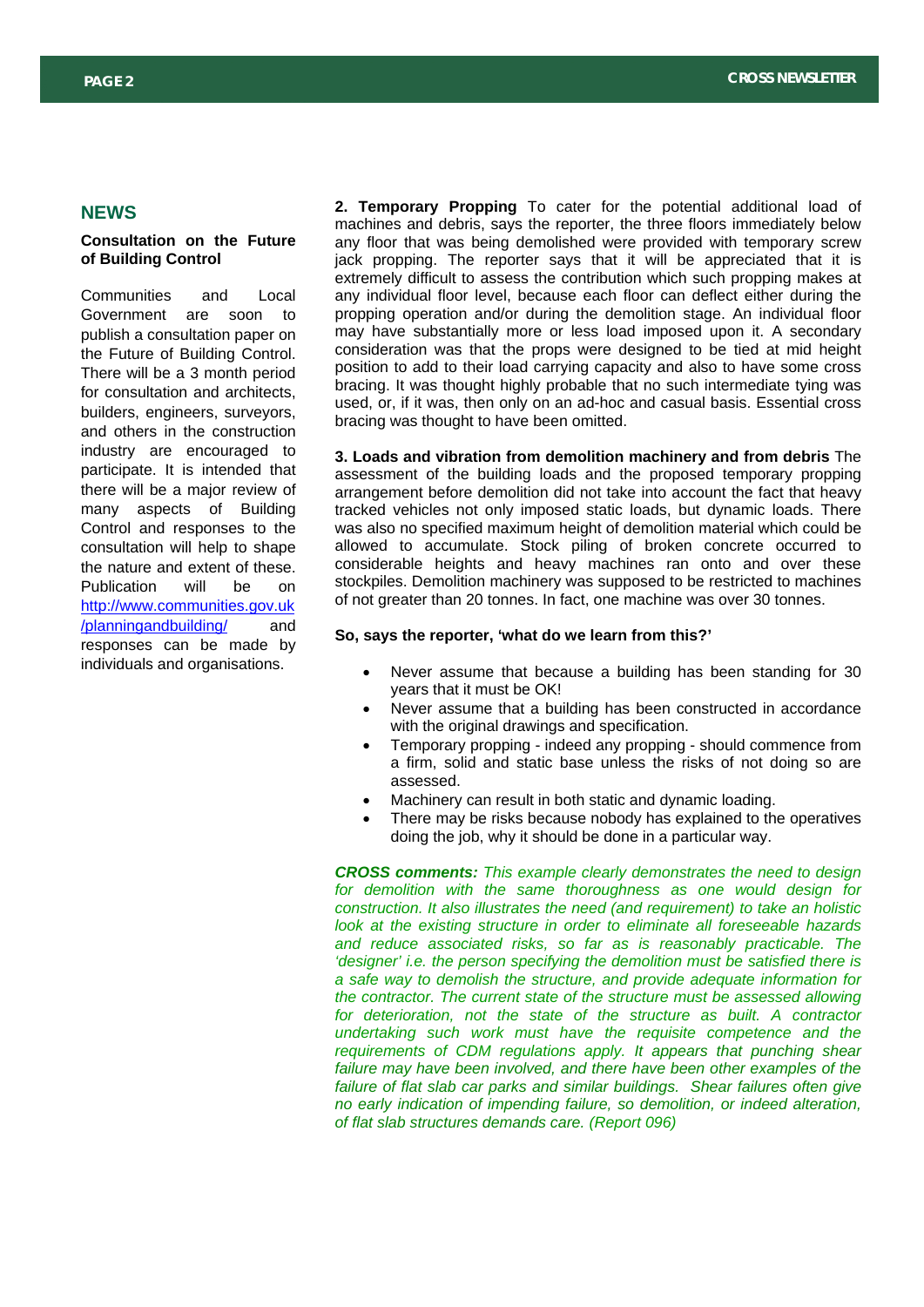#### **A FURTHER DEMOLITION COLLAPSE**

Another report is of an incident that occurred recently in a UK city when a floor suffered a structural collapse during the demolition of a reinforced concrete building. Three small excavators fell down at least one floor and one of the site personnel was injured and three others were rescued. The cause has still to be ascertained.



*The collapsed floor* 

*CROSS comments: The comments made above apply here also. However, it is not known in this instance whether the collapse was due to a shortfall in the design, or in the manner of demolition adopted. It can be seen from the picture that one column protrudes through the floor slab which may indicate shear failure around the column head. Both reports reinforce the fact, which is backed by HSE statistics, that demolition risks are amongst the highest in construction activities. A review of proposed demolition procedures by a structural engineer should always be carried out. Notice should also be given to the local authority whenever demolition is planned. (Report 090)*

# **SERIOUS INJURY FROM FREE STANDING WALL COLLAPSE**

A reporter wants to raise important structural points about free standing walls especially those that are planned and built by untrained people. He says that in the back garden of a house stood a 100 mm brick wall, built of Flettons in cement mortar, about 2.5m long, and just under 1.0m high. There was a patio behind it about 200mm high, and in front of it grass. It was therefore nominally retaining some ground, certainly enough for it to have plenty of water going into the bottom two or three courses. It had no restraint, neither by a cross wall at either end, nor were there any piers. It was some years old. Examination of photographs (the wall has disappeared) indicates that there was a certain amount of damp at the base and it seems likely to the reporter that there would have been minor thermal and moisture movements here, and possibly freeze/thaw effects, which caused the lowest exposed mortar course just above the grass to loose its bond.

Late one evening, says the reporter, three young people returned home. Two sat on chairs on the patio, a young lady perched herself on the wall. It rocked, she fell backwards, and the wall came down as a single piece of brickwork weighing the best part of half a tonne, on top of her. Apart from bruising and laceration, her neck was broken in two places. Amazingly, and according to the medical experts as a result of outstandingly good emergency treatment coupled with outstanding long term care, she has only limited disablement.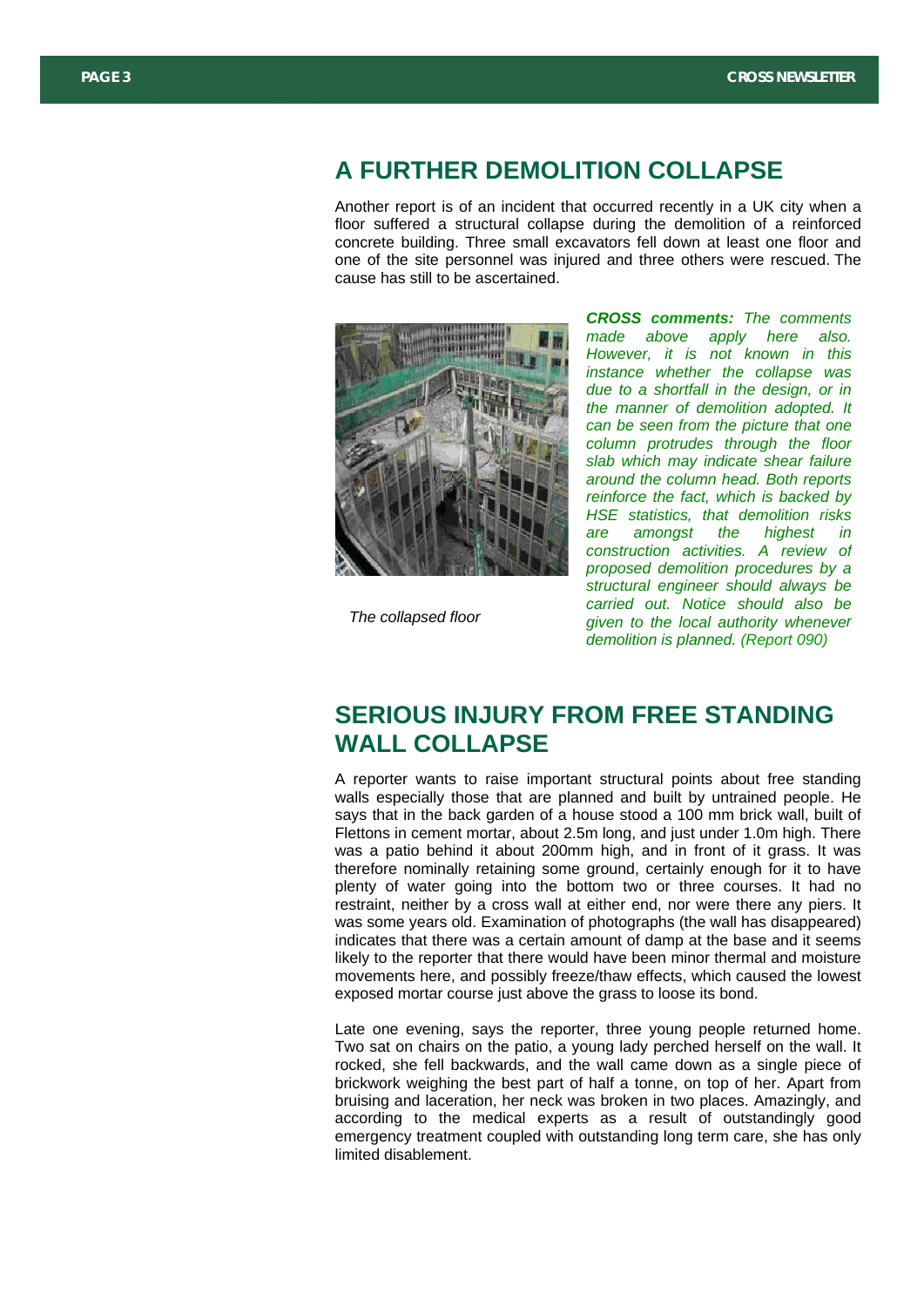The reporter believes that simple guidance should be more readily available to builders and the public.





*Collapse that caused serious injury (report 094 above)* 

*Collapse that caused death of a child (report 059 below)* 

# **FATALITY FROM FREE STANDING WALL COLLAPSE**

A report was received from a local authority about a boundary wall to the front garden of a domestic property that collapsed suddenly resulting in the death of a child who was passing. The 1.7m high wall was constructed from a single leaf of 100mm thick hollow concrete blocks. The wall was subject to lateral pressure from an immediately adjacent tree and building materials stored at the rear of the wall.

*CROSS comments: As well as these reports to CROSS there have been many articles in the press about injuries and fatalities from free standing wall collapses. Several years ago there was lengthy correspondence on the subject in the Journal of the Institution of Structural Engineers. In Northern Ireland there are moves to introduce regulations covering new construction while in Scotland there have been regulations covering walls more that 1.2m high for some years. It is widely known that free standing walls are often poorly constructed and not adequately maintained. SCOSS hopes to discuss this with the Sustainable Buildings Division of Communities and Local Government.* 

*As is the case with shear failures in concrete discussed above, failure in free standing walls occurs with little or no warning and because they are cantilevers collapse is inevitable. The main design document for brick and blockwork walling is the British Standard BS 5628, Code of Practice for the use of masonry: Part 1 Structural use of unreinforced masonry, and Part 3 Materials and components, design and workmanship. There is also the emerging Eurocode BS EN 1996 on masonry. Other guidance documents available which give advice:* 

*Design of Free Standing Walls - Brick Development Association A Reinforced Brickwork Freestanding Boundary Wall - Brick Development Association Building brick or blockwork freestanding walls - Building Research Establishment, Good Building Guide GBG 14 Surveying brick or blockwork freestanding walls - Building Research Establishment GBG 13 Planning Portal - Communities and Local Government Planning Portal*  <http://www.planningportal.gov.uk/england/genpub/en/1115315233001.html> *contains advice on garden walls generally and guidance on heights in relation to thickness.*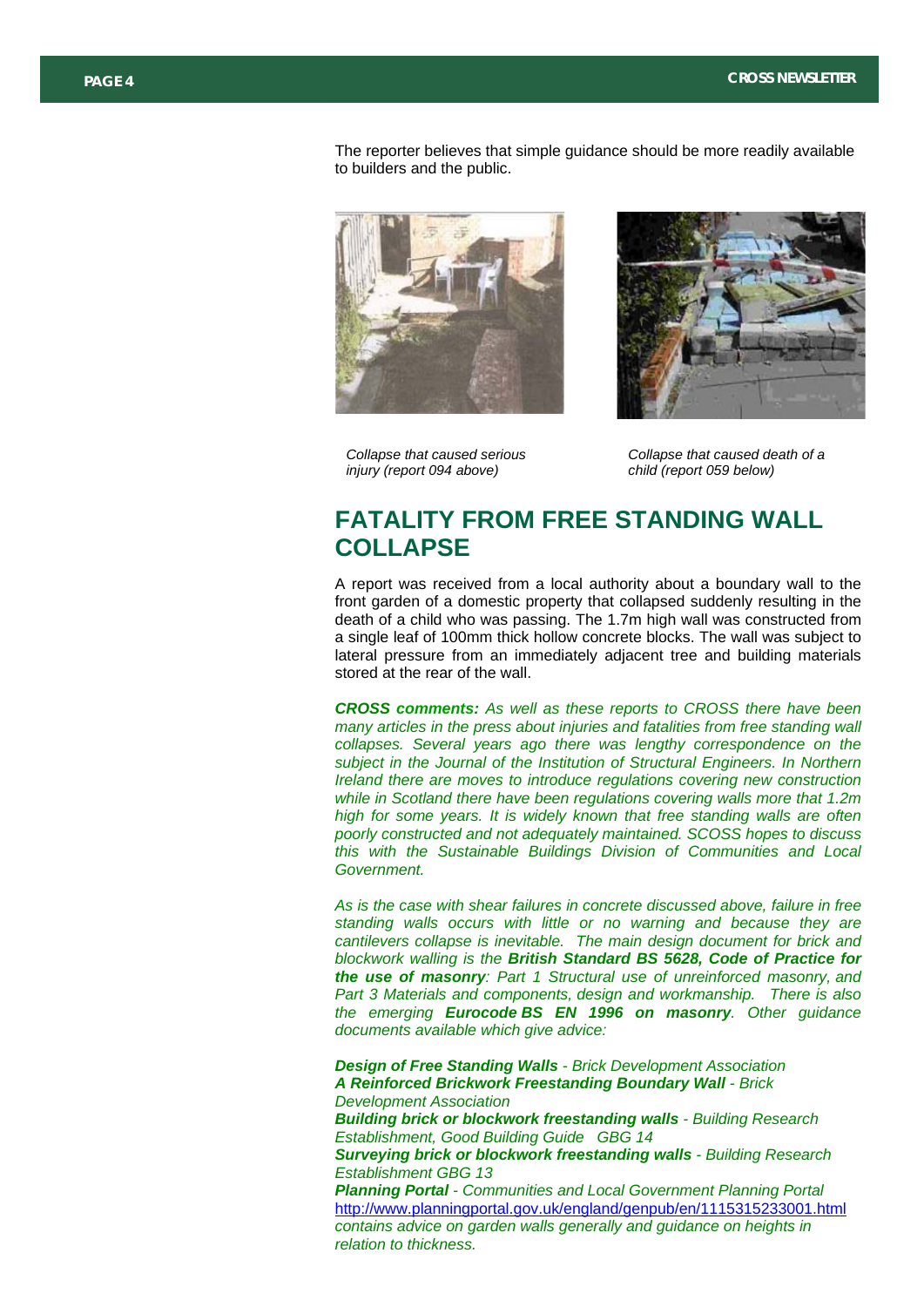#### **REGISTRATION FOR CROSS NEWSLETTERS**

To subscribe to CROSS Newsletters navigate your web browser to the IStructE webpage [www.istructe.org](http://www.istructe.org/) .

**If you are already a registered user** go to 'Click here to Login' on the top left of the webpage, enter your username and password, and click the 'login' button. When logged in click on the 'Update Details' on the right hand bar of the website. Click on 'Profile' and put a tick on the SCOSS/CROSS Newsletters box. You will then receive the Newsletters every quarter.

**If you are not a registered user (and you do not need to be a member of the Institution to register)** go to the 'Click here to Login' on the top left of the IStructE webpage. On the next page click on the 'Register' button on the right hand side, and there will then be a choice of: 'I am an IStructE member' or 'I am not an IStructE member'. Click on to the 'I am not an IStructE member' which will navigate you to a page with boxes for contact details. Complete the boxes and go to the bottom of the page where there is an 'Email preferences' section. Check the box for 'SCOSS/CROSS Newsletters'. You will then receive the Newsletters every quarter.

*The problem is how to recognise existing walls that are unstable and potentially dangerous. Keeping a careful eye on suspect walls for cracks is important as these could be the early signs of the wall distress. Walls should obviously be vertical and not out of plumb. Walls that have not been constructed with appropriate materials may show long term damage from frost and rain penetration. If there is material piled on one side of a wall this can be dangerous as can tree roots and nearby excavations. Boundary walls often act as partial retaining walls and even with small differences in level trapped water can build up and lead to problems. This is not an exhaustive list and other factors may have to be considered. So far as children are concerned they should be discouraged from climbing on garden walls as this can initiate collapse resulting in serious injury or death. If there is doubt about the condition of a wall a structural check should be made. If a wall is manifestly dangerous the local authority should be advised as they have powers to remove such structures if there are imminent dangers. (Reports 094, 059)*

## **CONCRETE HALF JOINTS**

Half joints in concrete structures have been used successfully over many years notably in bridges and buildings, says a reporter. They can offer great advantage in terms of construction and design although their performance depends on good design and detailing and maintenance. Failures in half joints can happen if reinforcement is not detailed properly. Recently the reporter's firm has come across a half joint in some precast beams with a very poor reinforcement detail. The beams were erected as planned. However due to one of the defective joints failing, a collapse was initiated which caused the subsequent collapse of a series of beams and precast slabs as shown in the photograph. The investigation revealed that the position of the steel dowels (for shear) and reinforcement in the beams was incorrect and not sufficient to withstand even dead loads.



*CROSS comments: Half joints can be satisfactory in buildings but are not now recommended in external situations where they may be subject to weathering. The Highways Agency says that half joints in bridges pose a risk as due to difficulties of access they cannot be maintained properly. This is in addition to risks that may exist from design or construction defects. In many cases in buildings the thickness of the nib will be small so that the position of the reinforcement is not ideal. Joints should, so far as is possible, be positioned so that they can be inspected and then maintained if necessary. (Report 088)*

# **PROPER DESIGN AND USE OF COLD ROLLED STEEL FRAMES**

A reporter has been designing structures in cold rolled steel for approximately twenty years, mainly portal frame buildings. He has informed CROSS that recently he has had a fairly close look at a commercially supplied portal spanning 9.0m, with a height to the eaves of 6.0m, and